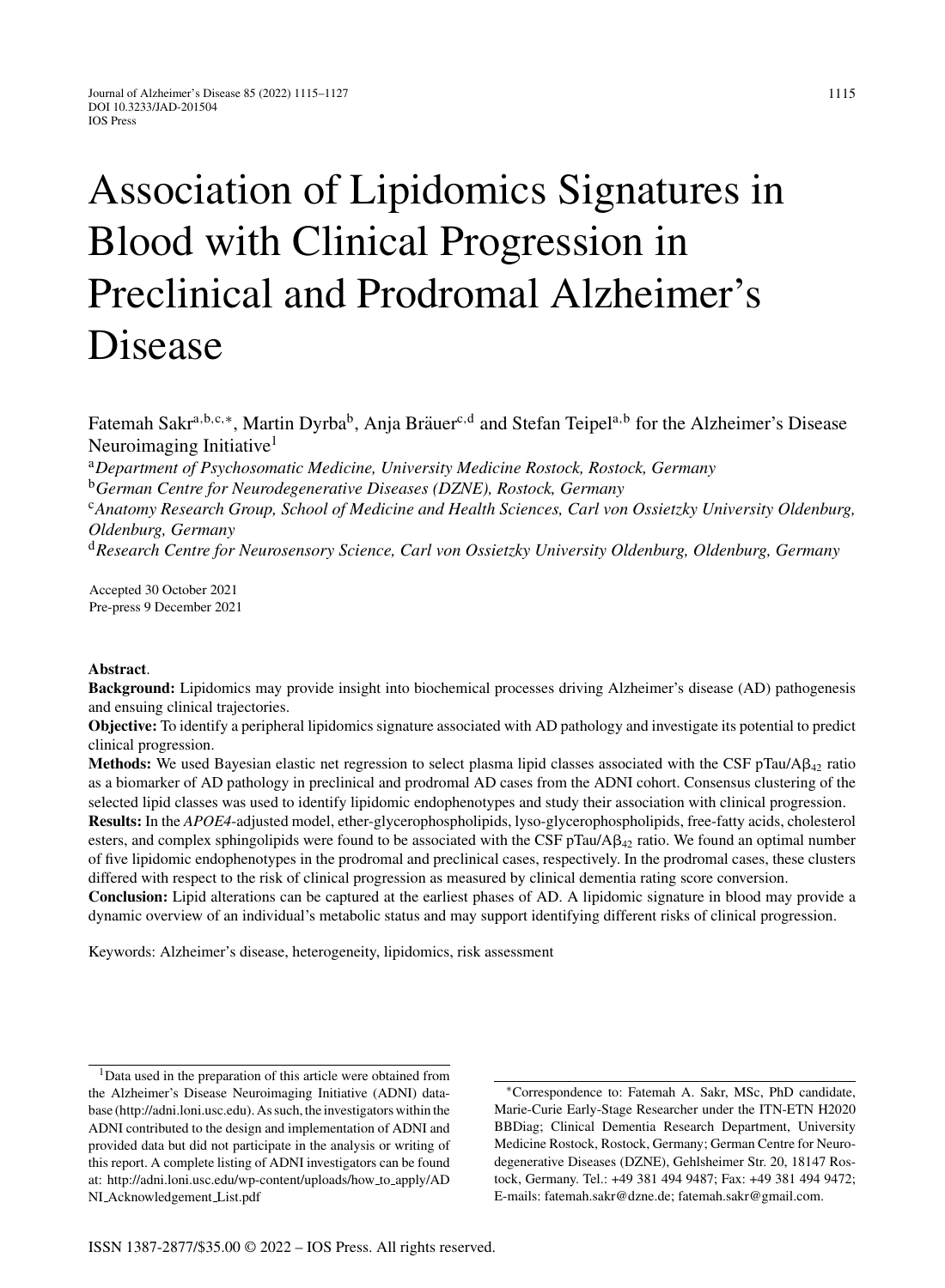## **INTRODUCTION**

Current diagnostic research criteria for the early detection of Alzheimer's disease (AD) are based on disease-defining biomarkers of amyloidosis, tauopathy, and neurodegeneration [1]. These biomarkers, however, are not precise enough to predict individual clinical trajectories and risk of clinical conversion [2]. More recently, multi-omics approaches have been studied to account for the heterogeneity of clinical courses in AD and identify different clinic-pathological endophenotypes as a potential basis for personalized medicine [3, 4].

As one important example, lipidomics provides insight into metabolic endophenotypes that may modify the effect of AD pathology on neurodegeneration and clinical trajectories. Thus, lipids are involved in many downstream processes of AD pathology, such as membrane remodeling, modulation of transmembrane proteins, including amyloid- $\beta$  protein precursor  $(A\beta PP)$  and its secretases, maintaining blood-brain barrier function, myelination, cell signaling, and inflammation. In addition, they may even influence upstream events such as oxidative stress pathways and alterations of energy balance [5, 6]. Recent genetic studies supported the role of lipids in AD pathogenesis even beyond the apolipoprotein E  $\varepsilon$ 4 allele (*APOE4*), which is considered the major genetic risk factor for late-onset sporadic AD (LOAD) [7]. Genome-wide association studies (GWAS) have identified associations between disease status and several genes involved in lipid homeostasis, such as *CLU* (clusterin), *SORL1* (sortilin-related receptor 1), *ABCA7* (ATP-binding cassette, subfamily A, member 7), and *PLD3* (phospholipase-D3) [7] in addition to the microglia related *PLCG2* (phospholipase C-gamma) [8].

Our study used targeted lipidomics data from the Alzheimer's Disease Neuroimaging Initiative (ADNI) cohort to identify lipid alterations in the blood associated with AD pathology biomarker, namely cerebrospinal fluid (CSF) pTau/A $\beta_{42}$  ratio, in people with preclinical or prodromal AD. In a secondary exploratory analysis, we determined lipidomic endophenotypes within prodromal and preclinical cases, respectively, using a consensus clustering approach. We investigated whether these lipidomic endophenotypes contributed to predicting subsequent clinical progression as determined by dementia rating score (CDR) conversion in preclinical and prodromal AD cases.

## **MATERIALS AND METHODS**

#### *Cohort overview*

This study used data provided by the Alzheimer's Disease Neuroimaging Initiative (ADNI) database [\(http://adni.loni.usc.edu\)](http://adni.loni.usc.edu). ADNI is a large, multicenter, longitudinal study of older adults launched in 2003 by the National Institute on Aging, the National Institute of Biomedical Imaging and Bioengineering, the Food and Drug Administration, private pharmaceutical companies, and non-profit organizations. The study was designed to acquire serial neuroimaging, clinical and neuropsychological assessments, and other biologic markers to monitor the progression of mild cognitive impairment (MCI) and early AD. A full description of the study protocols and analytical methods are provided at [\(http://www.adni-info.org/](http://www.adni-info.org/)).

The final cohort consisted of 529 participants from the ADNI cohort having a baseline diagnosis of either cognitively normal or mild cognitive impairment along with complete CSF- biomarkers, lipidomics, and body mass index (BMI) data. BMI values were sorted into three categories as follows: BMI low (average weight): 18.5–24.9 or (underweight): < 18.5, BMI medium (overweight): 25–29.9 and BMI high (at least moderately obese): > 30. We further classified our participants into three diagnostic groups based on their CSF pTau/A $\beta_{42}$  status, such that the cognitively normal (CN) group represents cognitively normal participants with CSF pTau/A $\beta_{42}$ below the cut-off (0.025) [9]. Preclinical and prodromal groups had CSF pTau/A $\beta_{42}$  above the optimized cut-off and an initial diagnosis of cognitively normal and MCI, respectively.

#### *APOE genotyping*

At the baseline visit, blood samples were obtained from the participants, shipped to the central biomarker analysis lab at the University of Pennsylvania, and processed using an *APOE* genotyping kit, as further described [\(http://adni.loni.usc.edu/wp](http://adni.loni.usc.edu/wp-content/uploads/2010/09/ADNI_GeneralProceduresManual.pdf)content/uploads/2010/09/ADNI GeneralProcedures Manual.pdf). For subsequent analysis, we coded participants' *APOE* genotype according to the presence of  $\varepsilon$ 4 allele present as follows; 0: no  $\varepsilon$ 4 allele, 1:1 or  $2 \epsilon 4$  alleles.

#### *CSF biomarkers measurements*

CSF amyloid- $\beta$  (1-42) (CSF A $\beta$ <sub>42</sub>) and CSF Phospho-Tau (181P) (CSF pTau) were measured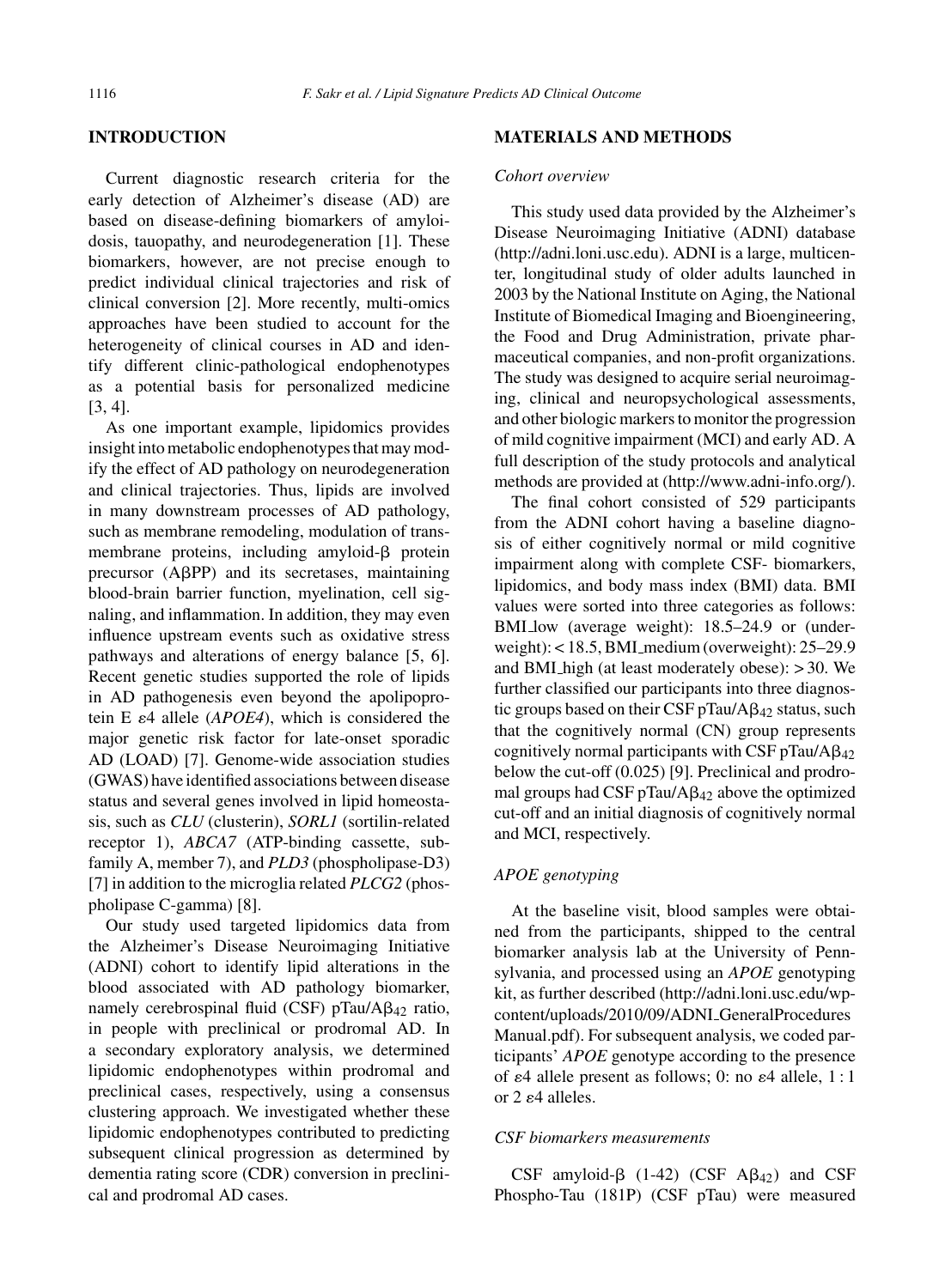using the fully automated Roche Elecsys® immunoassay platform at the UPenn/ADNI Biomarker Laboratory. CSF biomarkers  $A\beta_{42}$  and pTau/A $\beta_{42}$  were binary classified based on the optimized cut-offs 977 pg/ml and 0.025, respectively. These cut-offs were determined on the ADNI cohort then validated against the visual reads of amyloid- $\beta$  PET, as explained in [9].

## *Lipidomics data*

Targeted Lipidomics analysis was carried out on the plasma samples from ADNI participants using ultra-high-performance liquid chromatography coupled with chromatographic separation to characterize isomeric and isobaric lipid species. Mass spectrometry analysis was performed on an Agilent (6490 QQQ) mass spectrometer in positive ion mode with dynamic scheduled multiple reaction monitoring (MRM). The analysis was conducted following the lipidomics protocol developed by Kevin Huynh and Peter Meikle in Baker Heart and Diabetes Institute, Metabolomics laboratory. A detailed description of their lipidomics platform was provided in the methodology file (ADNI ADMCLIPIDOMICSMEIKLEL ABLONG METHODS 20210121.pdf) and respective articles [10,11].

After applying the standard normalization and batch correction procedures, measurements from 692 lipid species were provided in the file (ADMCLIPI DOMICSMEIKLELABLONG.csv). All the lipid measurements were log10 and z-transformed before any analysis. Lipid species (692) were then merged into one hundred and seven (107) composite scores defined through a hierarchical clustering approach that was applied within each of the lipid subclasses/classes.

#### *Statistical analysis*

# *Selection of salient lipids associated with biomarkers of AD pathology*

We used Bayesian elastic net regularized logistic regression to select lipid composite scores associated with the CSF pTau/A $\beta_{42}$  ratio as a biomarker of AD pathology. Regularized logistic regression methods were developed to carry out simultaneous parameter estimation and variable selection [12, 13]. Elastic net offers an optimum regularization and variable selection, particularly in high dimensional data settings, such as the current lipidomics data, where features are often highly collinear, and their number exceeds the sample size [13, 14]. As one of the regularization approaches, the elastic net provides a reasonable compromise between both ridge (L2) and lasso (L1) penalties [13, 14]. It performs an effective feature selection via the lasso penalty while better handling correlated features via the ridge penalty [14, 15]. Adopting a Bayesian approach possesses several advantages over classic elastic net regularized regression [12, 16]. First, Bayesian methods provide a straightforward statistical inference for the estimated coefficients through the posterior distributions and credibility intervals [12, 16]. Second, it allows for simultaneous estimation of both penalty parameters  $(L2 \& L1)$  and model parameters [12, 16]. This is particularly important in controlling the double shrinkage problem (too small, estimated coefficients) due to sequential estimation of penalty parameters through cross-validation procedure in the classic method. Additionally, Bayesian approaches have shown better variable selection in real data examples and simulation studies [12].

Before conducting the analysis, lipid composite scores were transformed into W-scores using regression models estimated on the control group. W-scores are analogous to Z-scores yet adjusted for particular covariates, namely age and sex [17]. An initial filtering step was carried out to include only the top 60% of lipid composite scores correlated with the CSF  $pTau/Ag_{42}$  status in the regularized logistic regression models. Then, a Bayesian logistic regression model with elastic net regularization was fitted in the *RStan* interface. We adapted the scripts provided by Sara van Erp on GitHub ([https://github.com/sara](https://github.com/sara-vanerp/bayesreg)vanerp/bayesreg), implementing elastic net priors in Bayesian regularized regression models using Stan language [16]. A training dataset (80% of the whole cohort) was used for estimation of model parameters through Markov Chain Monte Carlo (MCMC) sampling (No-U-Turn Sampler (NUTS) algorithm). The resulting estimates were then used to predict the outcome in the test dataset (20 % of the whole cohort). Lipid composite scores were selected based on the credible interval criterion, where a variable is excluded if the credibility interval covers 0. A credibility interval level of 50% was used as recommended in [12]. Salient lipid composite scores were determined based on being selected in more than 50% of the cross-validation 100 iterations. Three different models were calculated: 1) Reference model, using the demographic criteria (Age and Sex); 2) Lipid model, using lipid composite W-scores, and 3) Lipid model + *APOE4*, where participants' *APOE4* status was added as a covariate to the Lipid model.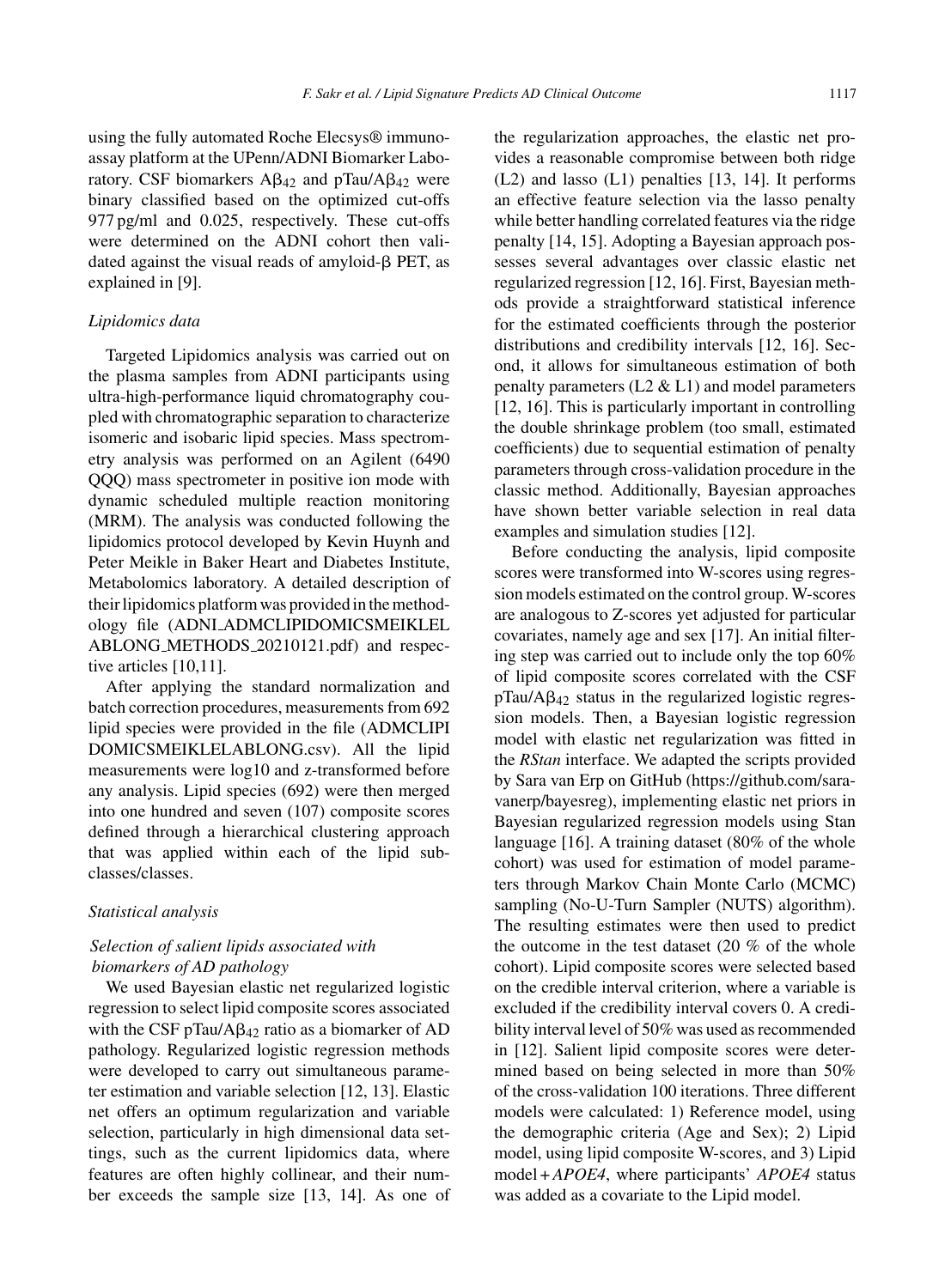## *Prediction of clinical progression*

*Lipidomic endophenotypes based on consensus clustering.* We applied a hierarchical clustering on those lipid composite scores that had been found associated with the CSF pTau/A $\beta_{42}$  ratio in the previous regularized regression analysis. The clustering was performed separately in the preclinical and prodromal subgroups, respectively. We employed a consensus clustering approach using data subsampling [18, 19], repeated 5,000 times to ensure the stability and robustness of clustering results. During each repetition, 80% of the data samples (participants) were randomly selected for agglomerative hierarchical clustering using Ward's criterion to minimize the total within-cluster variance. A consensus matrix/cluster-based similarity matrix was then constructed. Each element in the matrix is a number between 0 and 1 inclusive, representing the proportion of times that two samples (participants) were clustered together out of the times that the same samples were chosen in the bootstrap sub-sampling process. Then final cluster assignment was defined through the consensus function, clusterbased similarity partitioning algorithm (CSPA), first introduced by Strehl and Ghosh and implemented in diceR library [18]. CSPA is an efficient consensus function that re-clusters the data samples through applying hierarchical clustering on the constructed consensus matrix [18, 19]. Hence the cluster labels are inferred at the hierarchy level of the optimal number of clusters (k) previously defined.

The optimal number of clusters was defined based on a composite score combining the proportion of ambiguous clustering (PAC) score and Dunn's index estimated within the consensus clustering. PAC is a robust estimate of cluster stability, mainly when data samples are not independent [20], an intrinsic feature of omics data. PAC score is the fraction of sample pairs with consensus index values falling in the intermediate interval, i.e., PAC window. In a perfect clustering, the consensus matrix would consist of zeros or ones, and therefore the PAC score would be zero [20]. Thus, the lower the PAC score, the more stable and near perfect the clusters. We used a PAC window of  $(0.1, 0.9)$  in our analysis.

Conversely, Dunn's index estimates clustering internal validity considering compactness and separation measures [21]. The larger the Dunn's index, the better the inter-cluster separability and intra-cluster compactness. The composite score was computed as PAC score divided by Dunn's index value; accordingly, the lower the composite score, the better the clustering.

*Lipidomic endophenotypes and risk of CDR conversion.* We assessed the potential of the defined lipidomic endophenotypes to predict Clinical Dementia Rating score (CDR) conversion from a value of 0 to 0.5 or 0.5 to 1 or higher in the preclinical and prodromal sub-cohorts, respectively. Using Bayesian survival analysis, we estimated the risk of conversion over a follow-up period of six years (average follow-up =  $4.15 + 1.72$ ) while accounting for censoring. We further explored the effect of several covariates, namely age, sex, BMI, APOE4, and years of education, on the estimated risk of conversion. Finally, Bayesian multivariate analysis (MANOVA) was conducted to reveal which lipid composite scores distinguished clusters at low versus high risk of clinical progression.

The whole analysis workflow is summarized in Fig. 1. All analyses were performed in R (version 3.6.3) using the following packages: RStan (version 2.21.2), RStanArm, brms, bayestestR, BayesFactor, pROC, diceR.

# **RESULTS**

#### *Demographic characteristics*

A summary of the demographic characteristics of our final cohort is provided in (Table 1). The diagnostic groups did not differ in age, sex, or education years. The distribution of BMI categories differed between groups; the preclinical group had the highest proportion of BMI-low category. As expected, the *APOE*  $\varepsilon$ 4 allele was more prevalent in preclinical and prodromal groups  $(\geq 60\%)$  compared with the normal control group (pTau/A $\beta_{42}$  -ve) (18%). AD CSF biomarker levels (pTau and pTau/A $\beta$ <sub>42</sub>) were higher in prodromal participants than in the preclinical group.

# *Selection of salient lipids associated with biomarkers of AD pathology*

# *Bayesian elastic net regularized logistic regression models performance*

Using only age and sex as predictors, the performance of the Reference model was not better than random prediction. The Lipid model improved the prediction accuracy. The cross-validated area under the receiver operating curves (CV-AUC),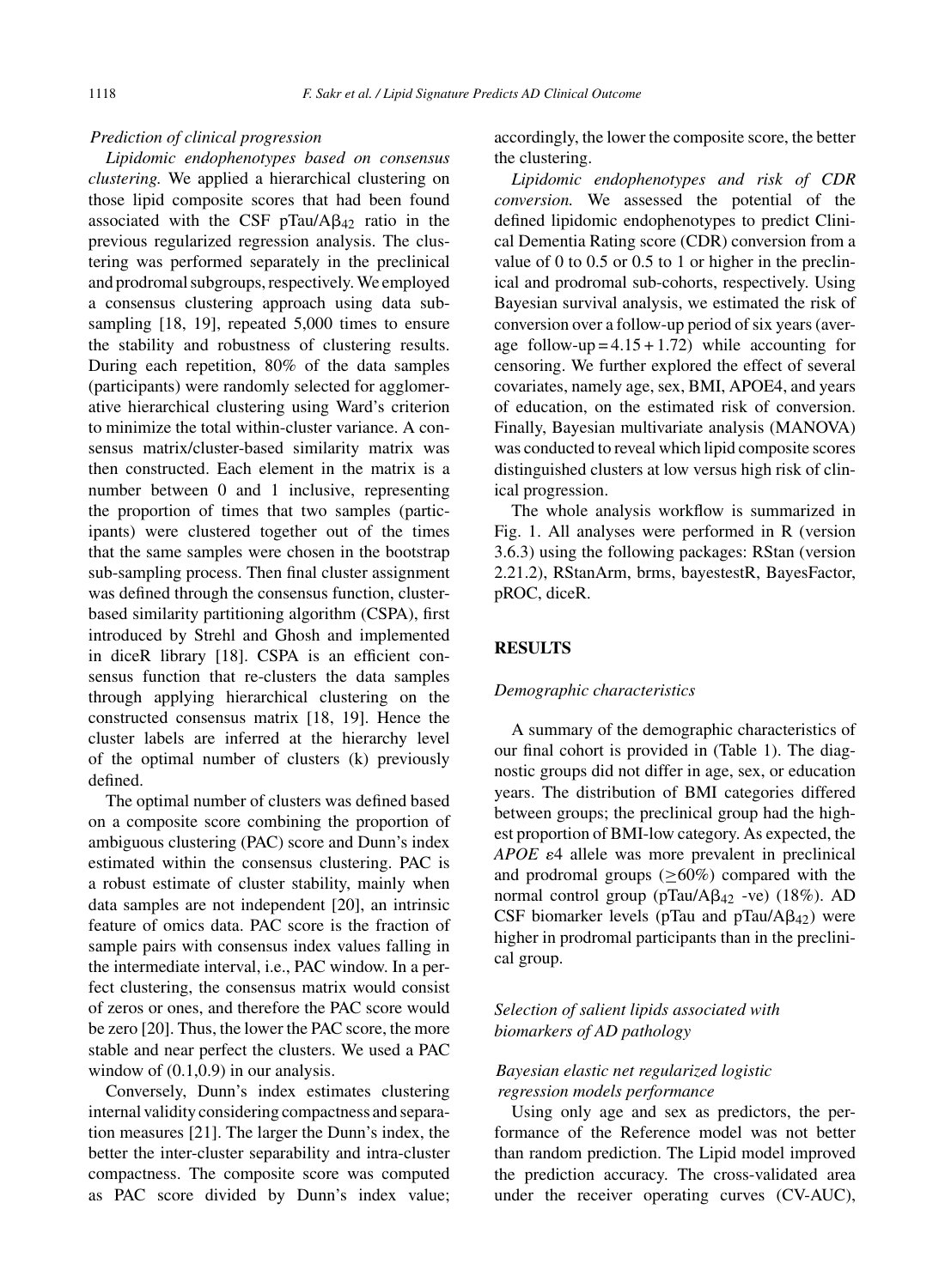

Fig. 1. Overview of the data analysis workflow. This figure summarizes the analysis workflow adopted by this study as described in the Materials and Methods section. Panel A displays the preparation of the final cohort based on the defined inclusion criteria then the classification of the final diagnostic groups based on the CSF  $pTau/AB_{42}$  ratio. The statistical analysis is demonstrated in panels B and C. Panel B illustrates the selection of salient lipids associated with biomarkers of AD pathology through Bayesian elastic net regularized logistic regression models. Panel C explains the steps to predict clinical progression in the diagnostic groups, namely prodromal and preclinical. First, we defined clusters of participants having similar lipid profiles within each diagnostic group. Then we explored the defined clusters for the risk of conversion to MCI or dementia.

| Overview of cohort demographics                           |                |                    |                    |                |  |  |  |  |  |
|-----------------------------------------------------------|----------------|--------------------|--------------------|----------------|--|--|--|--|--|
|                                                           | <b>CN</b>      | Preclinical        | Prodromal          | Whole cohort   |  |  |  |  |  |
| Ν                                                         | 182            | 73                 | 274                | 529            |  |  |  |  |  |
| Mean age (sd) <sup>a</sup>                                | 73.2(5.9)      | 75.9(5.2)          | 73.3(7.0)          | 73.6(6.5)      |  |  |  |  |  |
| Sex – Females <sup>b</sup> N (percent %)                  | 88 (48 %)      | 41 $(56\%)$        | 109 (40 %)         | 238 (45 %)     |  |  |  |  |  |
| APOE4 carriers <sup>b***</sup> N (percent %)              | 32 $(18\%)$    | 43 (59 %)          | 195 $(71\%)$       | 270(51%)       |  |  |  |  |  |
| $\text{BMI}^{\text{b***}}$ N (percent %)                  |                |                    |                    |                |  |  |  |  |  |
| Low                                                       | 50 $(27%)$     | 38 (52%)           | 113 (41%)          | 201 (38%)      |  |  |  |  |  |
| Medium                                                    | 85 (47%)       | 21(29%)            | 126 (46%)          | 232 (44%)      |  |  |  |  |  |
| High                                                      | 47 $(26\%)$    | 14 $(19\%)$        | 35(13%)            | 96 (18%)       |  |  |  |  |  |
| Mean Education y (sd) <sup>a</sup>                        | 16.3(2.7)      | 16.0(2.8)          | 15.9(2.9)          | 16.1(2.8)      |  |  |  |  |  |
| CSF biomarkers                                            |                |                    |                    |                |  |  |  |  |  |
| Mean $\mathbf{A}\mathbf{\beta}_{42}$ (sd) <sup>a***</sup> | 1727.0 (524.0) | 634.0 (185.0)      | 630.0 (167.0)      | 1007.8 (620.4) |  |  |  |  |  |
| Mean pTau (sd) <sup>a***</sup>                            | 20.1(6.6)      | $28.8(10.4)^{\#}$  | $35.4(14.1)^{\#}$  | 29.2(13.4)     |  |  |  |  |  |
| Mean pTau/A $\beta_{42}$ ratio (sd) <sup>a***</sup>       | 0.012(0.003)   | $0.049(0.025)^{*}$ | $0.059(0.028)^{*}$ | 0.042(0.03)    |  |  |  |  |  |
|                                                           |                |                    |                    |                |  |  |  |  |  |

Table 1

Summary of the demographic characteristics of our cohort split into the final three diagnostic groups cognitively normal elderly *(CN)*, preclinical and prodromal. Characteristics are described as Number (N) and the corresponding percentage (percent %) or Mean value and standard deviation (sd) as convenient. Group differences were tested using Bayesian ANOVA (a) and Bayesian test of association (b). Results were interpreted in terms of Bayes Factor (BF) in favor of presence of group differences in the tested variables, where BF of (3–20) represented moderate evidence (∗), BF of (20–150) represented strong evidence (∗∗) while BF of (>150) represented very strong evidence ( ∗∗∗). Differences in levels of CSF biomarkers levels between Preclinical and Prodromal are marked by (#).

CV-Accuracy, CV-Sensitivity, and CV-Specificity at the optimum threshold were 0.65, 0.66, 0.68, and 0.61, respectively. However, the best performance was achieved by the Lipid + *APOE4* model; the estimated CV-AUC, CV-Accuracy, CV-Sensitivity, and CV-Specificity increased to 0.76, 0.71, 0.69, and 0.77, respectively. Supplementary Table 1 provides an overview of all tested models.

#### *Identification of salient lipids*

The Lipid + *APOE4*model selected a set of twentyeight lipid composite scores in at least 50% of cross-validation repetitions (Supplementary Table 2). A features' relative importance and stability were determined by the median posterior β-coefficients and frequency of selection across the cross-validations. According to these criteria,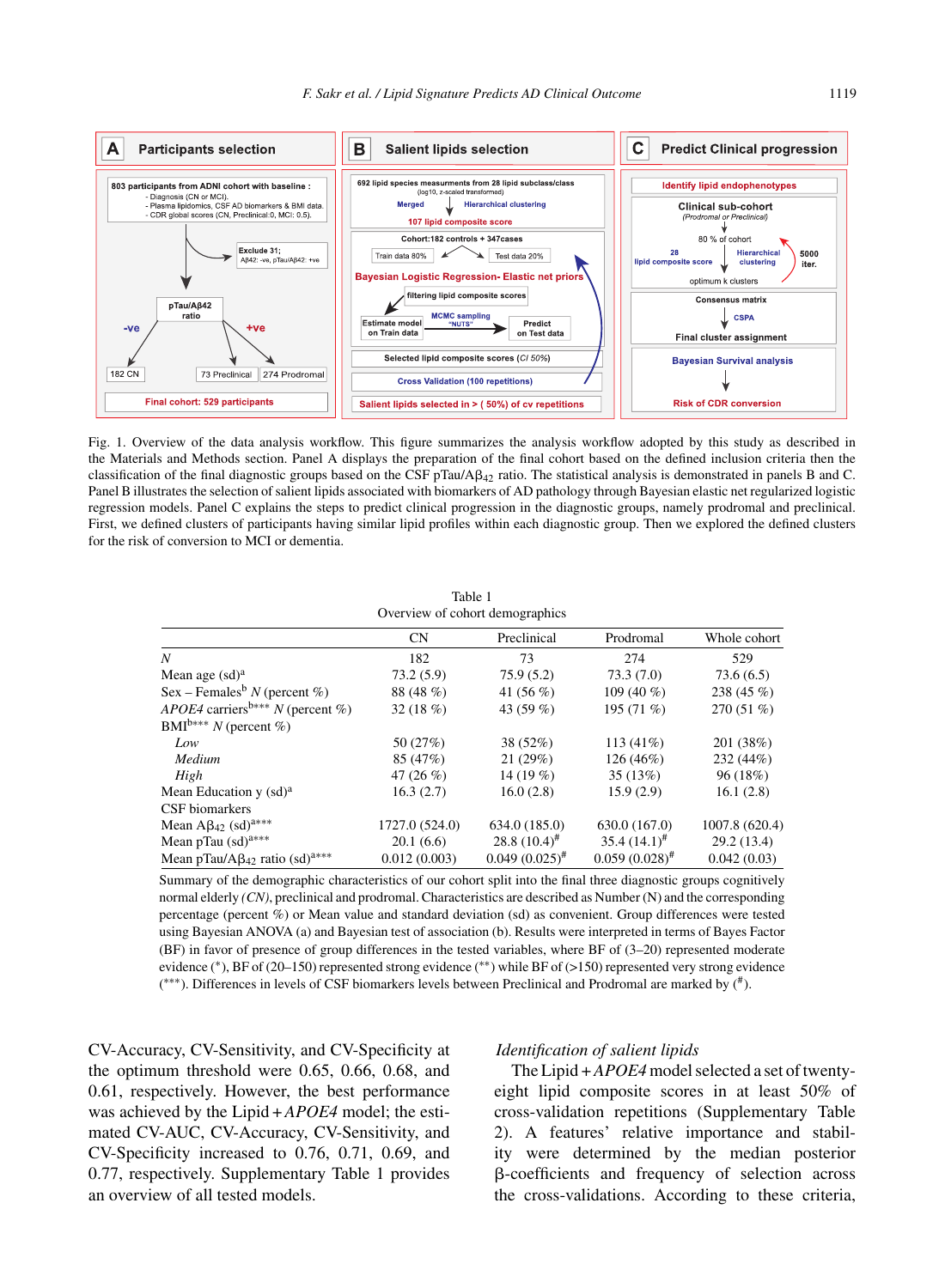lyso-glycerophospholipids (LPL), alkenyl-glycerophospholipids (plasmalogens), free fatty acids (FFA), cholesterol esters and sphingolipids (complex ceramides) lipid classes/subclasses ranked on top of the list. Both lyso-phosphatidylcholine (LPC 7: poly-unsaturated fatty acid (PUFA)) and lyso-alkylphosphatidylcholine (LPC<sub>-O-2</sub>: long-chain fatty acid (FA)) were positively associated with the CSF pTau/ Aβ42 ratio. Similarly, phosphatidylcholine (PC\_5: arachidonic acid (AA)) harboring arachidonic acid showed a positive association. Conversely, plasmalogens such as alkenyl- phosphatidylcholine (PC\_P\_5: docosahexaenoic acid (DHA), Eicosapentaenoic acid (EPA)  $& PC.P.2$ : saturated and mono-unsaturated FA) and alkenyl-phosphatidylethanolamine (PE\_P\_5: AA, DHA) showed negative associations.

Except for AA (FA\_3), free fatty acids (FA\_1: saturated, mono-unsaturated, PUFA) were negatively associated with the AD biomarkers. Cholesterol esters (Chols ester 3: PUFA & Chols ester 2) and long-chain acyl-carnitines (AC 4: PUFA) were positively associated with AD biomarkers, while di-acylglycerol (DG 3: EPA, DHA) and alkyl-diacylglycerol (TG<sub>-O-3</sub>) showed negative relation.

Complex ceramides including hexosyl-ceramides (hexCER\_6  $\&$  hexCER\_7), gangliosides (GM1), and sulfatides were found to be positively associated with AD biomarkers yet di-hydro-ceramides (dhCER\_1), gangliosides (GM3 3: very long FA), and sphingomyelin (SM 3: very long FA) were negatively associated. Figure 2 displays the median posterior  $\beta$ coefficients and their credibility intervals across the cross-validations, as estimated by the Lipid + *APOE4* model. Lipid species, constituting each of the salient lipid composite scores, are listed in Supplementary Table 3.

## *Prediction of clinical progression*

# *Lipidomic endophenotypes based on consensus clustering*

We conducted consensus clustering to identify lipidomic endophenotypes based on the set of lipid composite scores selected by the Lipid + *APOE4* model.

In the prodromal sub-cohort, we determined the optimum number of clusters to be  $(k=5)$ , as demonstrated in Supplementary Figure 1. Of the prodromal participants, 28% fell into the cluster (I), 23% in the cluster (IV),  $20\%$  each in the clusters (II) and (V), and 9% in the cluster (III). Apart from the BMI categories distribution, there was no conclusive evidence

for differences in age, sex, years of education,*APOE4* status, or the CSF levels of AD biomarkers between the defined clusters (Supplementary Table 4).

Following the same approach, we determined  $(k =$ 5) the optimal number of clusters for the preclinical sub-cohort, as shown in Supplementary Figure 2. Of these participants, 28% fell into the cluster (I), while the rest were equally distributed over the remaining clusters. Details on the distribution of demographic characteristics, *APOE4* genotype, and BMI categories can be found in Supplementary Table 5.

# *Lipidomic endophenotypes and risk of CDR conversion*

We evaluated the risk of CDR conversion among prodromal sub-cohort clusters with and without adjusting for the effect of covariates as demonstrated in Supplementary Table 6. Cluster (IV) was chosen as the reference group since it exhibited a lower risk of CDR conversion. Moreover, cluster (IV) enclosed a relatively large proportion of participants. As shown in Fig. 3, the clusters (II) (HR =  $1.97$  (1.26–3.10)) and (V) (HR = 1.99 (1.30–3.00)) had an increased risk of conversion in the *APOE4* adjusted model. To investigate whether these effects differed between sexes, we repeated the Bayesian survival models (*APOE4* adjusted) in the male and female data subsets, respectively (Table 2). In men, the lipid profiles of clusters (II and V) showed an increased risk of conversion, whereas cluster (III) showed a decreased risk of conversion relative to the reference cluster (IV). In women, only cluster (II) had an increased risk of conversion.

Finally, we conducted Bayesian multivariate analysis to identify differences in lipid composite scores between the reference cluster (IV) and the remaining clusters (Supplementary Table 7). Figure 4 shows the specific lipid profile for each cluster of the prodromal sub-cohort.

In the preclinical sub-cohort, there was no evidence of a difference in risk of CDR conversion between the five clusters. Essentially identical results were obtained whether we adjusted or not for covariates.

## **DISCUSSION**

We explored different lipid classes in preclinical and prodromal AD cases to analyze the relationship between lipid metabolism markers and biomarkers of amyloid and tau pathology, as well as clinical progression.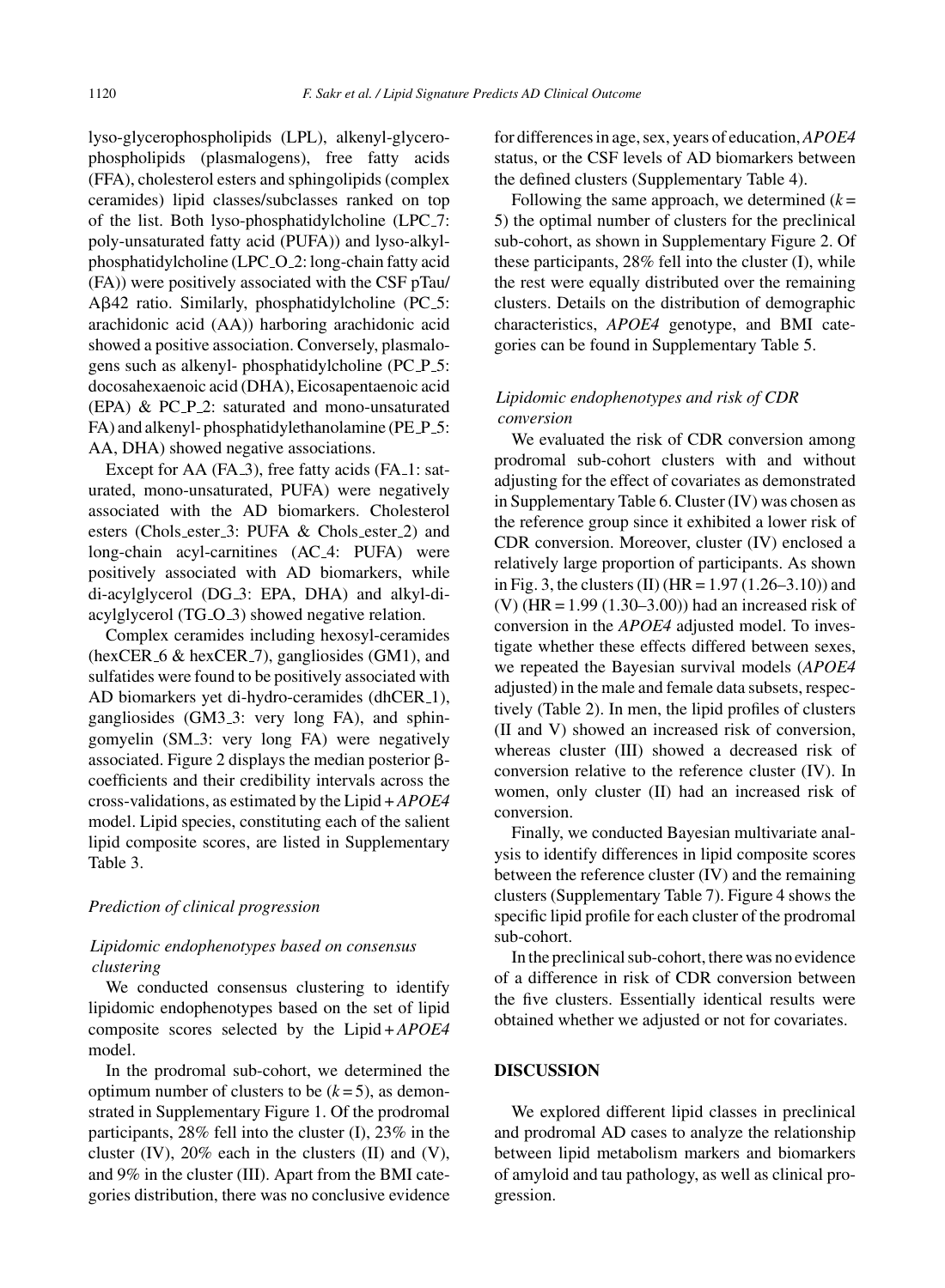

Fig. 2. Salient lipids associated with CSF pTau/Aβ<sub>42</sub> ratio. We used Bayesian elastic net logistic regression (Lipid+*APOE4* model) to select salient lipid composite scores associated with CSF pTau/ $A\beta_{42}$  ratio. Estimated posterior  $\beta$ -coefficients are represented as points with their respective 50% and 90% credibility intervals as thick and thin error bars, respectively. The points' color codes for their corresponding lipid class. LPC<sub>-O-2</sub>: Lyso-alkyl-phosphatidylcholine (long/ very long FA), Choles ester 3: Cholesteryl ester (PUFA), hexCER: Hexosylceramide, FA 3: Free fatty acid (AA), PC 5: Phosphatidylcholine (AA), LPC 7: Lysophosphatidylcholine (PUFA), AC 4: Acylcarnitine (PUFA), GM1: GM1 gangliosides, Choles ester 2: Cholesteryl ester, SULF 1: Sulfatides, LPE 1: Lyso-phosphatidylethanolamine (saturated FA), PI<sub>-1</sub>: Phosphatidylinositol (PUFA), LPI<sub>-3</sub>: Lyso-phosphatidylinositol (AA), GM3<sub>-3</sub>: GM3 gangliosides (very long FA), dhCER: Dihydroceramide, LPC\_P\_2: Lyso-alkenyl-phosphatidylcholine (long FA), SM\_3: Sphingomyelin (very long saturated FA), PI\_2: Phosphatidylinositol (saturated, monounsaturated FA), LPC 5: Lysophosphatidylcholine (long, very long FA), LPC 2: Lysophosphatidylcholine (odd numbered FA), TG<sub>-</sub>O<sub>-3</sub>: Alkyl-diacylglycerol, DG<sub>-3</sub>: diacylglycerol (EPA & DHA), PC<sub>-</sub>P<sub>-2</sub>: Alkenyl-phosphatidylcholine (saturated and mono-unsaturated FA), PE.P.5: Alkenyl-phosphatidylethanolamine (AA, DHA), PC.P.5: Alkenyl-phosphatidylcholine (DHA & EPA) and FA<sub>-1</sub>: Free fatty acid.

Our first goal was to determine associations between peripheral lipid alterations and pathology markers of AD in the CSF. Ether glycerophospholipids, particularly plasmalogens, showed lower levels in preclinical and prodromal AD participants compared with controls. Conversely, we found arachidonic acid-containing phosphatidylcholine, PUFA (omega-3) lyso-phosphatidylcholine and lysoalkyl-phosphatidylcholine with predominant saturated/mono-unsaturated long-chain fatty acid to be increased. Low levels of plasmalogens have been frequently linked to AD pathology [22], whether measured in brain tissue [23–25], CSF [25], or plasma blood samples [26]. Grey matter plasmalogens (DHA and AA at sn-2) depletion was found associated with disease progression and severity in AD patients [27–30]. A recent study by Lim et al. proposed that ether-lipids dysregulation may partly mediate the effect of two major AD risk factors, namely, age and *APOE4* [31].

Toledo et al. showed that higher baseline levels of long-chain and PUFA-containing alkyl phosphatidyl-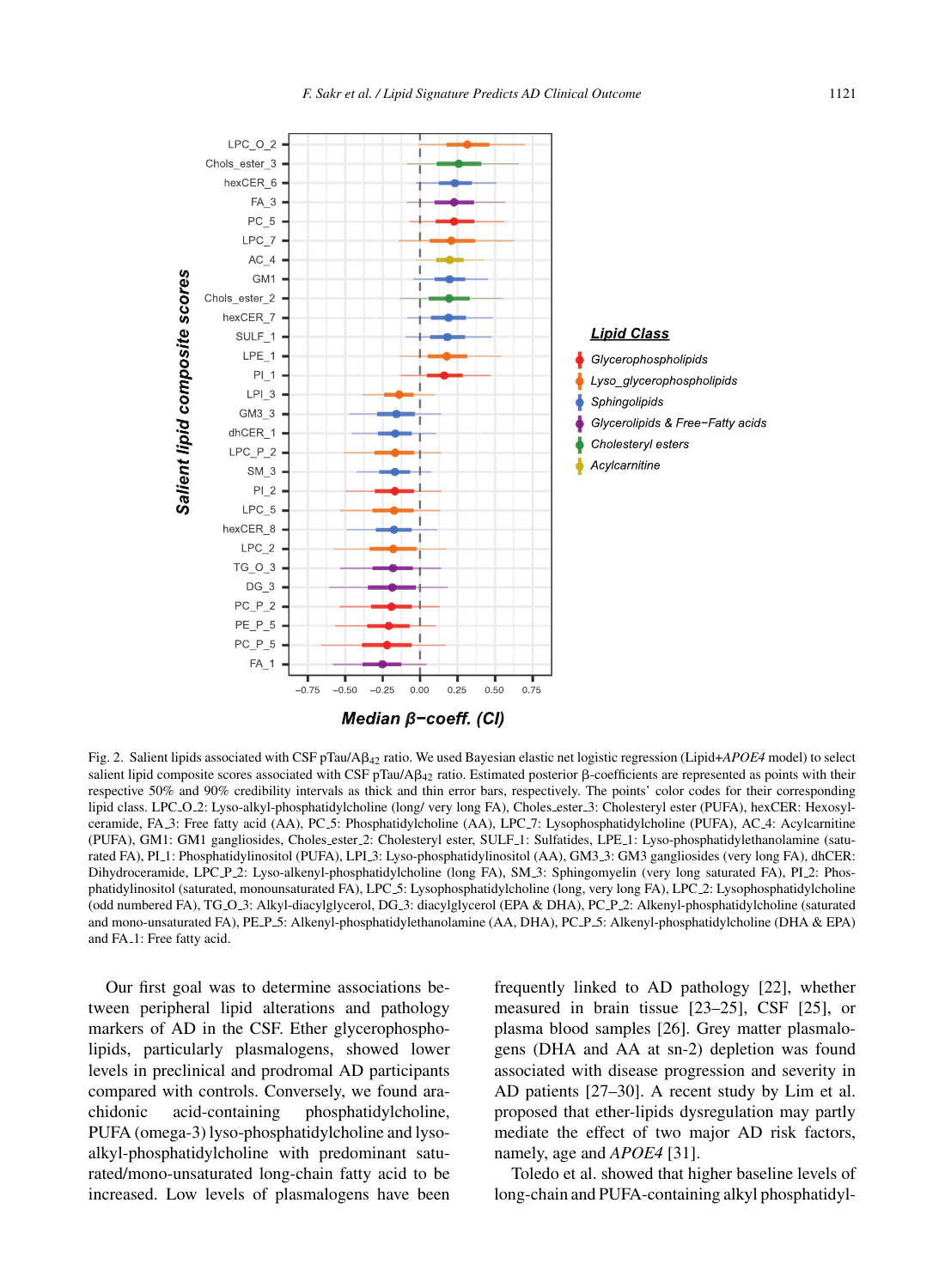

Fig. 3. Lipid endophenotypes predict clinical progression to dementia. We conducted a Bayesian survival analysis to estimate the risk of clinical progression to dementia among the pre-defined clusters of the prodromal sub-cohort. Clinical progression in the prodromal sub-cohort is defined as the conversion of clinical dementia rating score (CDR) from a value of 0.5 to 1. Clusters (II and V) are found to have  $\simeq$  2 folds higher risk of progression to dementia compared to the reference cluster (IV).

| Model         | $Cluster + APOE4$ |                 |               | Male subset     |                 |               | Female subset   |                 |               |
|---------------|-------------------|-----------------|---------------|-----------------|-----------------|---------------|-----------------|-----------------|---------------|
|               | Median<br>(MAD)   | Hazard<br>ratio | <b>HDI</b>    | Median<br>(MAD) | Hazard<br>ratio | HDI           | Median<br>(MAD) | Hazard<br>ratio | HDI           |
| Intercept: IV | $-9.03(1.80)$     |                 |               | $-8.46(2.20)$   |                 |               |                 | $-9.24(2.72)$   |               |
|               | 0.02(0.26)        | 1.02            | $0.68 - 1.52$ | $-0.16(0.32)$   | 0.85            | $0.54 - 1.51$ | 0.28(0.42)      | 1.33            | $0.68 - 2.72$ |
| П             | 0.68(0.28)        | 1.97            | $1.26 - 3.10$ | 0.56(0.35)      | 1.75            | $1.04 - 3.16$ | 0.84(0.43)      | 2.32            | 1.15-4.57     |
| Ш             | $-0.41(0.42)$     | 0.66            | $0.36 - 1.22$ | $-1.08(0.58)$   | 0.34            | $0.13 - 0.89$ | 0.09(0.54)      | 1.10            | $0.48 - 2.56$ |
| V             | 0.69(0.26)        | 1.99            | $1.30 - 3.00$ | 0.85(0.34)      | 2.35            | 1.38–4.06     | 0.55(0.43)      | 1.74            | $0.89 - 3.53$ |
| APOE4         | 0.39(0.21)        | 1.48            | $1.07 - 2.05$ | 0.40(0.27)      | 1.50            | $1.00 - 2.25$ | 0.27(0.33)      | 1.31            | $0.76 - 2.23$ |

Table 2 Risk of clinical progression among prodromal lipidomic endophenotypes

Bayesian survival analysis was conducted to estimate the relative risk of progression to dementia among prodromal lipidomic endophenotypes while adjusting for *APOE4*. *APOE4* adjusted model was selected based on the sensitivity analysis provided in Supplementary Table 6, which investigated the relative risk of several covariates. We further replicated the same model on male and female subsets separately to explore sex-specific effect of lipidomic endophenotypes on clinical progression. Throughout the analysis, we set cluster (IV) as our reference group. Results were interpreted in terms of high-density intervals (HDI) of posterior distributions, where hazard ratios with HDI not covering (1) were considered relevant and reported in red.

cholines (PC ae  $42:4$ , PC ae  $44:4$ ) correlated with abnormal levels of CSF  $A\beta_{42}$  in preclinical and prodromal AD participants of the ADNI cohort and predicted conversion from MCI to AD dementia [32]. In the current study, we observed high levels of arachidonic acid-containing phosphatidylcholine, and long-chain alkyl lyso-phosphatidylcholines (LPC-O), were associated with the CSF pTau/A $\beta_{42}$ 

ratio. Results from both studies suggest an early role of arachidonated phosphatidylcholines, particularly long-chain alkyl isomers and their lyso derivatives, in AD pathogenesis, even in cognitively normal individuals with pathological levels of CSF AD biomarkers. These phosphatidylcholine species are known precursors of potent inflammatory mediators, including platelet-activating factor (PAF) and arachidonic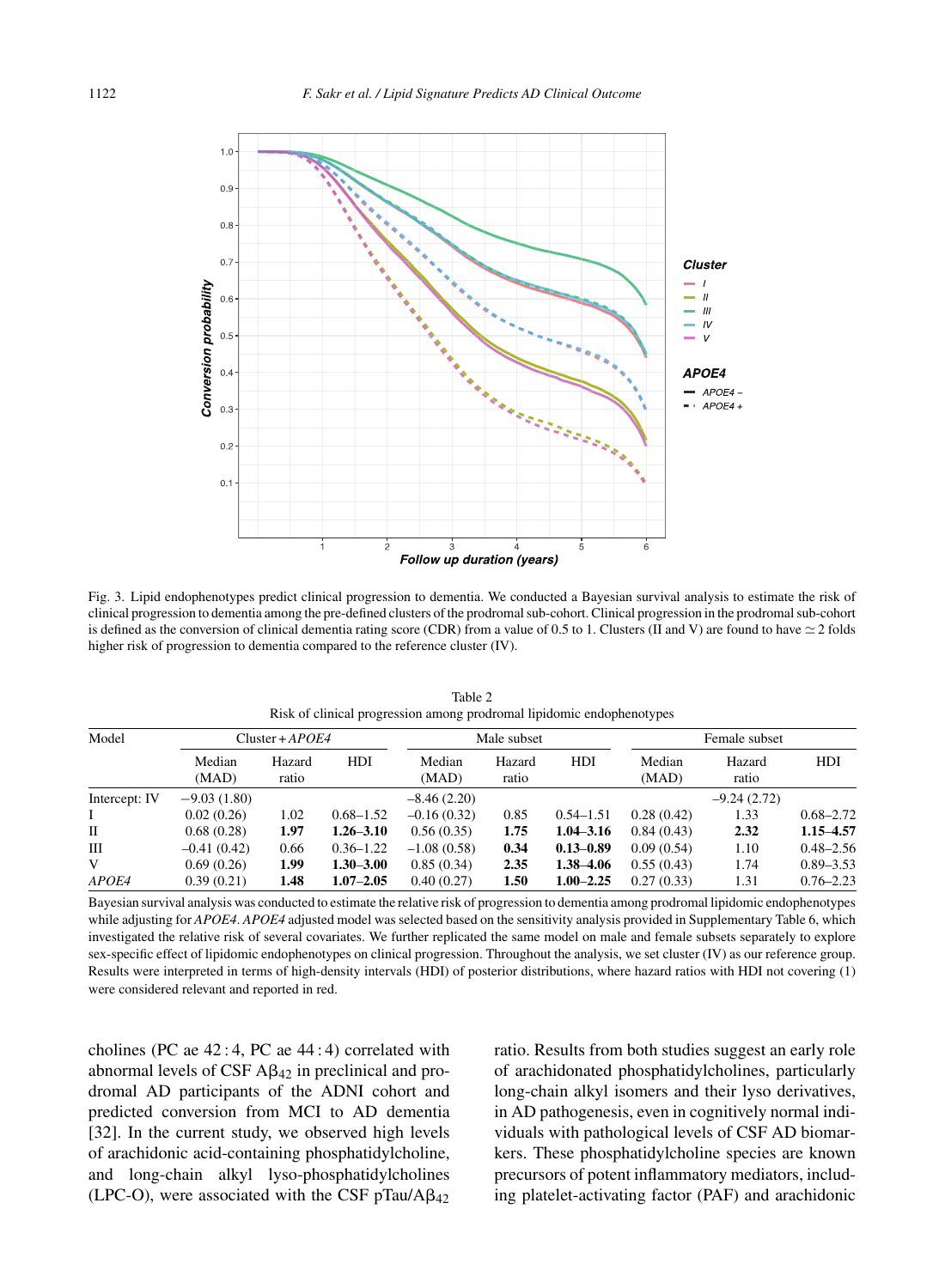

Fig. 4. Heterogeneity of lipidomic endophenotypes among the prodromal sub-cohort. The specific lipid profile of each cluster is demonstrated on a heatmap in terms of average w-scores. On the color scale, red represents scores higher than expected in the age and sex-matched control group, and blue color represents lower scores. Bayesian multivariate analysis was conducted to identify lipid composite scores distinguishing clusters at higher risk of clinical progression from the reference group. Cluster (IV) was set as the reference group and marked by (Ref.). Clusters (II and V) were defined as groups at higher risk of progression and marked by (#). Asterisk (∗) points to lipid scores that showed evidence of group differences. PC.5: Phosphatidylcholine (AA), PC.P.2: Alkenyl-phosphatidylcholine (saturated and mono-unsaturated FA), PC P.5: Alkenyl-phosphatidylcholine (DHA & EPA), PE P.5: Alkenyl-phosphatidylethanolamine (AA, DHA), PI<sub>-1</sub>: Phosphatidylinositol (PUFA), PI<sub>-2</sub>: Phosphatidylinositol (saturated, monounsaturated FA), LPC<sub>-2</sub>: Lysophosphatidylcholine (odd numbered FA), LPC 5: Lysophosphatidylcholine (long, very long FA), LPC 7: Lysophosphatidylcholine (PUFA), LPC O 2: Lyso-alkylphosphatidylcholine (long/very long FA), LPC\_P\_2: Lyso-alkenyl-phosphatidylcholine (long FA), LPE\_1: Lyso-phosphatidylethanolamine (saturated FA), LPI 3: Lyso-phosphatidylinositol (AA), dhCER: Dihydroceramide, hexCER: Hexosyl-ceramide, GM3 3: GM3 gangliosides (very long FA), GM1: GM1 gangliosides, SM 3: Sphingomyelin (very long saturated FA), SULF 1: Sulfatides, Choles ester 2: Cholesteryl ester, Choles ester 3: Cholesteryl ester (PUFA), DG 3: diacylglycerol (EPA & DHA), TG O 3: Alkyl-diacylglycerol, FA 1: Free fatty acid, FA 3: Free fatty acid (AA) and AC 4: Acylcarnitine (PUFA).

acid. Additionally, they are highly abundant in platelets and immune cells [33, 34]. This points to a potential regulatory role in inflammation processes and would represent a possible link between inflammation and AD [32].

Complex ceramides, including glycosylated ceramides, GM1 gangliosides, and their precursors hexosyl-ceramides and sulfatides, showed higher levels in prodromal and preclinical AD participants, in contrast to di-hydro-ceramides, sphingomyelins, and GM3 gangliosides, which were decreased. Several studies suggested a shift in sphingolipids metabolism

towards ceramides accumulation [35, 36] and depletion of sphingomyelins, particularly those with long-chain FA (C22, C24) [37, 38] and sulfated sphingolipids [35] early in the course of AD [39]. Ceramides, a key bioactive molecule in sphingolipids metabolism, were suggested to contribute to the increased susceptibility of neurons and oligodendrocytes to apoptotic cell death [40]. This hypothesis was further supported by the elevated activity of enzymes involved in ceramides synthesis, namely sphingomyelinases and ceramidases, in brain tissue of AD cases [38]. Consistent with these findings, gene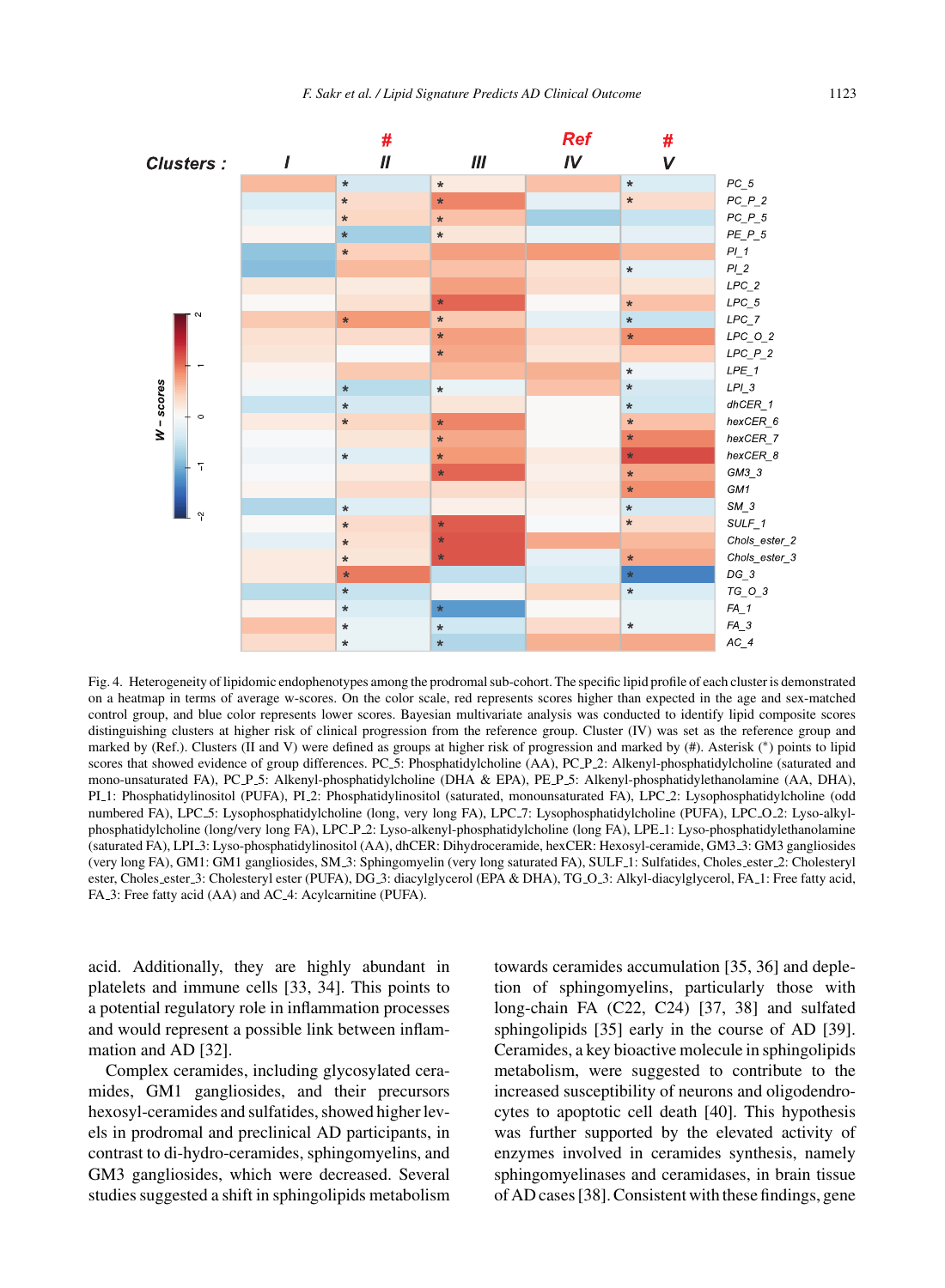expression of sphingomyelinases and serine palmitoyl transferase enzymes was found to be upregulated in AD patients' brain tissue [36, 39].

The second goal of our study was to identify distinct lipidomic endophenotypes and assess their association with clinical progression. Lipidomics endophenotyping offers a global mapping of the alterations in biochemical pathways [41]. These alterations may partly reflect underlying AD pathology. Additionally, these endophenotypes can capture complementary information related to an individual's specific comorbidities and/or genomic characteristics that could partly explain the diversity observed in clinical trajectories within AD populations [3]. In the prodromal sub-cohort, the lipid profiles of clusters (II and V) were associated with a higher risk of clinical progression. In both clusters, we observed lower levels of PUFA (mainly AA) containing plasmalogens and phosphatidylcholines associated with a compensatory increase of plasmalogens, mainly alkenyl phosphatidylcholines, containing saturated and mono-unsaturated FAs. Higher levels of cholesterol esters, complex ceramides together with the depletion of long-chain sphingomyelins, and dihydro-ceramides were also noted in clusters (II and V) participants. Cluster (III) lipidomic profile was associated with a lower risk of progression (CDR conversion) yet only in men. Cluster (III) constituted a group of prodromal participants with a higher prevalence of low BMI and a slightly higher proportion of APOE4 carriers compared with the reference cluster (IV).

Previous studies used logistic regression or machine learning algorithms to investigate the association of lipids with dementia risk in cognitively normal individuals [42–44] and people with MCI [32, 45]. Several studies have found higher levels of sphingomyelin, phosphatidylcholines, and lysophosphatidylcholine associated with conversion from MCI to AD/dementia [32, 46, 47]. Conversely, Mapstone et al. [43] and Ma et al. [45] showed that lower baseline levels of phosphatidylcholines and lysophosphatidylcholine were significantly associated with accelerated cognitive decline [45] and risk of conversion to MCI/AD compared to cognitively stable participants [43].

In a different approach, Wood et al. [48] addressed heterogeneity in lipid alterations patterns within groups of MCI and AD cases. They defined subgroups within each diagnostic group according to their Mini-Mental State Examination score (low versus high). Based on the literature, they focused on two

lipid classes, ethanolamine plasmalogens and diacylglycerols. MCI and AD cases had elevated levels of diacylglycerols and plasmalogens depletion compared with controls [48]. Low and high Mini-Mental State Examination MCI cases, however, showed no differences in both lipid classes [48]. In contrast to such a hypothesis-driven approach, here we explored the diversity of lipidomic endophenotypes within prodromal cases using an unsupervised clustering approach. Thus, our findings serve to generate rather than confirm hypotheses on the association of lipid profiles with the risk of conversion.

Recent evidence suggested that sex has an effect on the association of lipids with AD pathology and rates of cognitive decline [31, 49, 50]. In our study, cluster (III) showed a decreased risk of conversion in men but not in women. This cluster had high levels of longchain fatty acids lysophosphatidylcholine (both acyl and ether) and plasmalogens together with low levels of acylcarnitines. Sex-specific remodeling of lipid metabolism was suggested before, where high levels of sphingomyelins and phosphatidylcholines were reported in women [49, 50]. Conversely, lysophosphatidylcholine and ceramides were found at higher levels in men [49]. Thus, phospholipases may have higher activity in men and sphingomyelin synthetase may have a higher activity in women [49]. Consequently, we adjusted lipid scores for age and sex based on the control group in an attempt to control for the complex interaction of lipids with sex during different stages of AD. Although we started with a substantial number of cases, the sample size within preclinical and prodromal sub-cohorts and their respective lipid endophenotypes clusters was small, so that it was not feasible to conduct the full analysis in a sex-stratified fashion, as recommended in [49, 50].

Lack of consistency across metabolomics studies' results always was and still is a major limitation that hinders including lipid markers into diagnostic biomarker panels of AD [50, 51]. This heterogeneity is related to many factors, among them variability in data processing procedures and analytical platforms [51], as well as studies' design, sample size, distribution of relevant risk factors, and used statistical approaches [50]. Another factor probably is the lack of strong effects which contributes to inconsistent findings across studies. In our Bayesian regression models, we observed overall small contributions from individual lipid composite scores to the association with AD pathology CSF biomarkers as indicated by poor model performance as well as small posterior coefficients with large credibility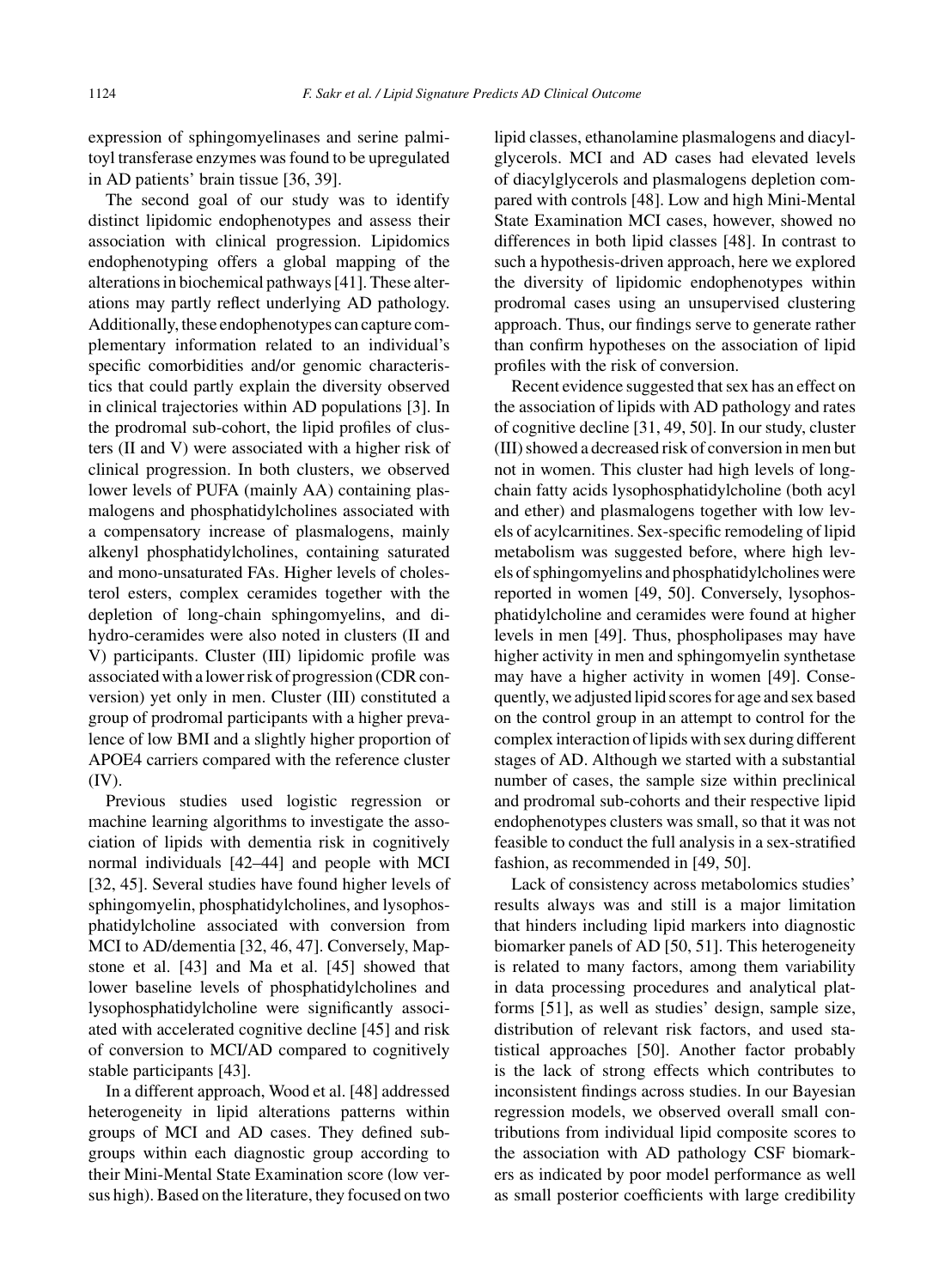intervals. In addition, metabolomics data are inherently highly collinear. This could contribute to high variance observed within the models and difficulty assessing variables' relative importance [52]. Taken together, a wide range of variance is observed in metabolomics data that limits their integration in the first line of diagnostic workflow and renders them likely more useful in adding to the accuracy of other prognostic markers [48].

Several limitations need to be acknowledged in this study. Instead of using raw lipid scores, we used composite scores based on hierarchical clustering applied within each lipid class. Such an approach could have masked the effects of some individual lipid species. Our objective was to reduce data dimensionality and overcome the drawback of variables' multicollinearity, particularly on regression coefficients estimation and model stability. Concurrently we wanted to maintain the representation of all investigated lipid subclasses/classes and identify subsets of functionally similar lipid species. Finally, given the heterogeneity of lipidomics data, particularly in early AD individuals, even larger cohorts are needed to identify endophenotypes robustly. In future analysis, we would like to tune and then validate our approach on a larger sample derived from multiple cohorts and particularly enriched with participants in the preclinical stage of AD.

## **CONCLUSION**

Through our study, we have shown that alterations in lipids, particularly those harboring polyunsaturated fatty acids and ether bonds, can be captured at the earliest stages of AD. Lipidomics profiles provide an overview of an individual's metabolic status whilst incorporating the balance within and between interacting biochemical pathways. Hence, identifying distinct lipidomic endophenotypes could contribute to AD risk and clinical trajectories. Refining and validating this approach could open a new avenue to adjuvant interventions modulating lipid metabolic pathways and allow for targeting subjects with the largest expected benefit.

# **ACKNOWLEDGMENTS**

This study was supported by the Marie-Curie Innovative Training Network BBDiag (EU-Horizon 2020, Project ID: 721281).

Data collection and sharing for this project was funded by the Alzheimer's Disease Neuroimaging Initiative (ADNI) (National Institutes of Health Grant U01 AG024904) and DOD ADNI (Department of Defense award number W81XWH-12-2-0012). ADNI is funded by the National Institute on Aging, the National Institute of Biomedical Imaging and Bioengineering, and through generous contributions from the following: AbbVie, Alzheimer's Association; Alzheimer's Drug Discovery Foundation; Araclon Biotech; BioClinica, Inc.; Biogen; Bristol-Myers Squibb Company; CereSpir, Inc.; Cogstate; Eisai Inc.; Elan Pharmaceuticals, Inc.; Eli Lilly and Company; EuroImmun; F. Hoffmann-La Roche Ltd and its affiliated company Genentech, Inc.; Fujirebio; GE Healthcare; IXICO Ltd.; Janssen Alzheimer Immunotherapy Research & Development, LLC.; Johnson & Johnson Pharmaceutical Research & Development LLC.; Lumosity; Lundbeck; Merck & Co., Inc.; Meso Scale Diagnostics, LLC.; NeuroRx Research; Neurotrack Technologies; Novartis Pharmaceuticals Corporation; Pfizer Inc.; Piramal Imaging; Servier; Takeda Pharmaceutical Company; and Transition Therapeutics. The Canadian Institutes of Health Research is providing funds to support ADNI clinical sites in Canada. Private sector contributions are facilitated by the Foundation for the National Institutes of Health [\(http://www.fnih.org](http://www.fnih.org)). The grantee organization is the Northern California Institute for Research and Education, and the study is coordinated by the Alzheimer's Therapeutic Research Institute at the University of Southern California. ADNI data are disseminated by the Laboratory for Neuro Imaging at the University of Southern California.

Authors' disclosures available online [\(https://](https://www.j-alz.com/manuscript-disclosures/20-1504r2) www.j-alz.com/manuscript-disclosures/20-1504r2).

## **SUPPLEMENTARY MATERIAL**

The supplementary material is available in the electronic version of this article: [https://dx.doi.org/](https://dx.doi.org/10.3233/JAD-201504) 10.3233/JAD-201504.

### **REFERENCES**

[1] Sperling RA, Aisen PS, Beckett LA, Bennett DA, Craft S, Fagan AM, Iwatsubo T, Jack CR, Kaye J, Montine TJ, Park DC, Reiman EM, Rowe CC, Siemers E, Stern Y, Yaffe K, Carrillo MC, Thies B, Morrison-Bogorad M, Wagster M V., Phelps CH (2011) Toward defining the preclinical stages of Alzheimer's disease: Recommendations from the National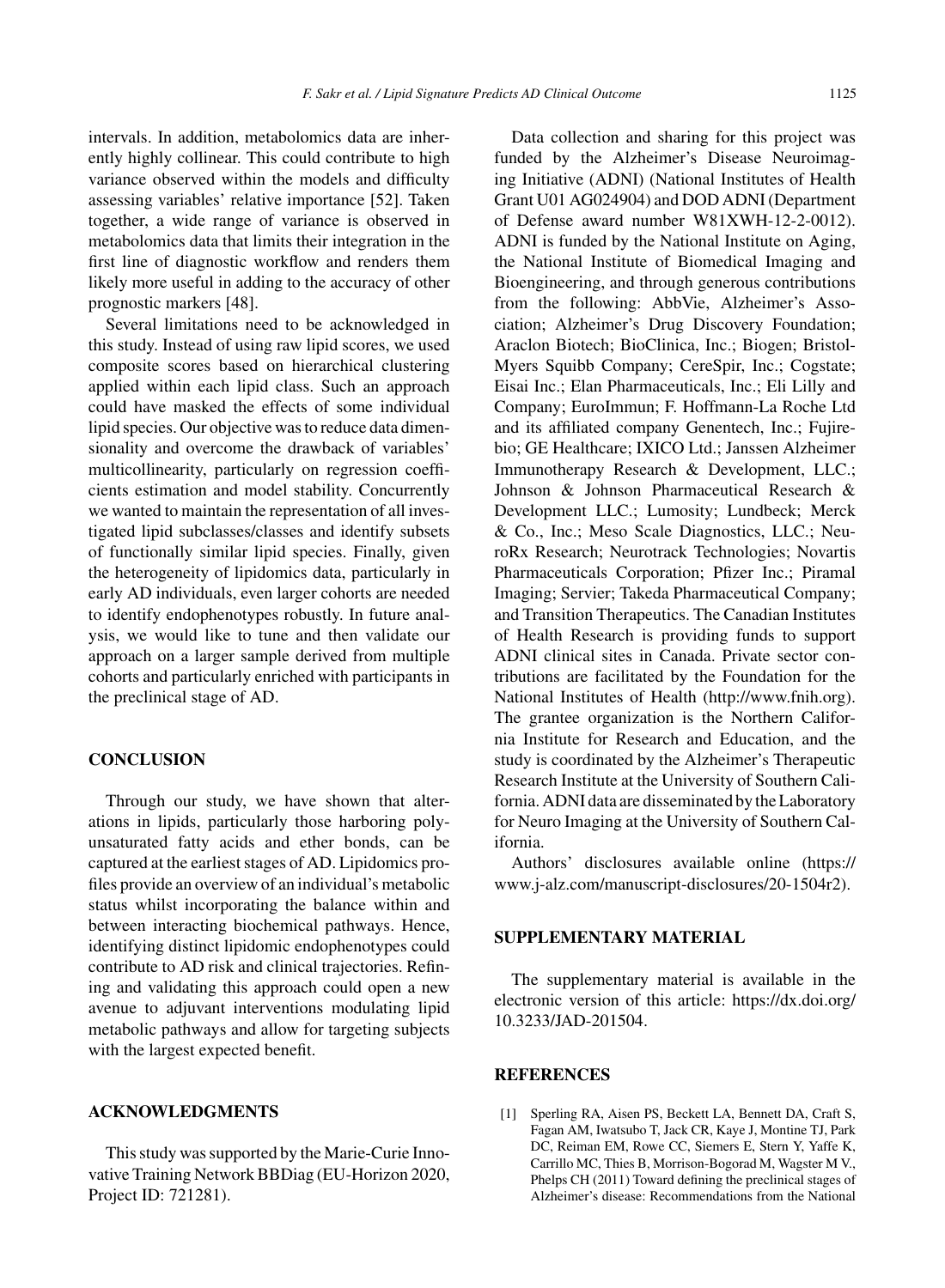Institute on Aging-Alzheimer's Association workgroups on diagnostic guidelines for Alzheimer's disease. *Alzheimers Dement* **7**, 280-292.

- [2] Dumurgier J, Hanseeuw BJ, Hatling FB, Judge KA, Schultz AP, Chhatwal JP, Blacker D, Sperling RA, Johnson KA, Hyman BT, Gómez-Isla T (2017) Alzheimer's disease biomarkers and future decline in cognitive normal older adults. *J Alzheimers Dis* **60**, 1451-1459.
- Badhwar AP, McFall GP, Sapkota S, Black SE, Chertkow H, Duchesne S, Masellis M, Li L, Dixon RA, Bellec P (2020) A multiomics approach to heterogeneity in Alzheimer's disease: Focused review and roadmap. *Brain* **143**, 1315-1331.
- [4] Hampel H, O'Bryant SE, Molinuevo JL, Zetterberg H, Masters CL, Lista S, Kiddle SJ, Batrla R, Blennow K (2018) Blood-based biomarkers for Alzheimer disease: Mapping the road to the clinic. *Nat Rev Neurol* **14**, 639-652.
- [5] Chew H, Solomon VA, Fonteh AN (2020) Involvement of lipids in Alzheimer's disease pathology and potential therapies. *Front Physiol* **11**, 598.
- [6] Wong MW, Braidy N, Poljak A, Pickford R, Thambisetty M, Sachdev PS (2017) Dysregulation of lipids in Alzheimer's disease and their role as potential biomarkers. *Alzheimers Dement* **13**, 810-827.
- [7] Giri M, Zhang M, Lü Y (2016) Genes associated with Alzheimer's disease: An overview and current status. *Clin Interv Aging* **11**, 665-681.
- [8] Magno L, Lessard CB, Martins M, Lang V, Cruz P, Asi Y, Katan M, Bilsland J, Lashley T, Chakrabarty P, Golde TE, Whiting PJ (2019) Alzheimer's disease phospholipase C-gamma-2 (PLCG2) protective variant is a functional hypermorph. *Alzheimers Res Ther* **11**, 16.
- [9] Hansson O, Seibyl J, Stomrud E, Zetterberg H, Trojanowski JQ, Bittner T, Lifke V, Corradini V, Eichenlaub U, Batrla R, Buck K, Zink K, Rabe C, Blennow K, Shaw LM (2018) CSF biomarkers of Alzheimer's disease concord with amyloid- $\beta$ PET and predict clinical progression: A study of fully automated immunoassays in BioFINDER and ADNI cohorts. *Alzheimers Dement* **14**, 1470-1481.
- [10] Huynh K, Barlow CK, Jayawardana KS, Weir JM, Mellett NA, Cinel M, Magliano DJ, Shaw JE, Drew BG, Meikle PJ (2019) High-throughput plasma lipidomics: Detailed mapping of the associations with cardiometabolic risk factors. *Cell Chem Biol* **26**, 71-84.
- [11] Huynh K, Lim WLF, Giles C, Jayawardana KS, Salim A, Mellett NA, Smith AAT, Olshansky G, Drew BG, Chatterjee P, Martins I, Laws SM, Bush AI, Rowe CC, Villemagne VL, Ames D, Masters CL, Arnold M, Nho K, Saykin AJ, Baillie R, Han X, Kaddurah-Daouk R, Martins RN, Meikle PJ (2020) Concordant peripheral lipidome signatures in two large clinical studies of Alzheimer's disease. *Nat Commun* **11**, 5698.
- [12] Li Q, Lin N (2010) The Bayesian elastic net. *Bayesian Anal* **5**, 151-170.
- [13] Zou H, Hastie T (2005) Regularization and variable selection via the elastic net. *J R Stat Soc B Stat Methodol* **67**, 301-320.
- [14] Hastie T, Tibshirani R, Wainwright M (2015) Statistical learning with sparsity. In *Statistical Learning with Sparsity: The Lasso and Generalizations*, Chapman and Hall/CRC, pp. 55-93.
- [15] Kuhn M, Johnson K (2013) *Applied Predictive Modeling*, Springer New York, New York.
- [16] van Erp S, Oberski DL, Mulder J (2019) Shrinkage priors for Bayesian penalized regression. *J Math Psychol* **89**, 31-50.
- [17] Dyrba M, Mohammadi R, Grothe MJ, Kirste T, Teipel SJ (2020) Gaussian graphical models reveal inter-modal and inter-regional conditional dependencies of brain alterations in Alzheimer's disease. *Front Aging Neurosci* **12**, 99.
- [18] Strehl A, Ghosh J (2002) Cluster ensembles A knowledge reuse framework for combining multiple partitions. *J Mach Learn Res* **3**, 583-617.
- [19] Hennig C, Meila M, Murtagh F, Rocci R (2015) *Handbook of Cluster Analysis*, Chapman and Hall/CRC.
- [20] Şenbabaoğlu Y, Michailidis G, Li JZ (2014) Critical limitations of consensus clustering in class discovery. *Sci Rep* **4**, 6207.
- [21] Dunn JC (1974) Well-separated clusters and optimal fuzzy partitions. *J Cybern* **4**, 95-104.
- [22] Su XQ, Wang J, Sinclair AJ (2019) Plasmalogens and Alzheimer's disease: A review. *Lipids Health Dis* **18**, 100.
- [23] Ginsberg L, Rafique S, Xuereb JH, Rapoport SI, Gershfeld NL (1995) Disease and anatomic specificity of ethanolamine plasmalogen deficiency in Alzheimer's disease brain. *Brain Res* **698**, 223-226.
- [24] Grimm MOW, Kuchenbecker J, Rothhaar TL, Grösgen S, Hundsdörfer B, Burg VK, Friess P, Müller U, Grimm HS, Riemenschneider M, Hartmann T (2011) Plasmalogen synthesis is regulated via alkyl-dihydroxyacetonephosphatesynthase by amyloid precursor protein processing and is affected in Alzheimer's disease. *J Neurochem* **116**, 916-925.
- [25] Wood PL, Barnette BL, Kaye JA, Quinn JF, Woltjer RL (2015) Non-targeted lipidomics of CSF and frontal cortex grey and white matter in control, mild cognitive impairment, and Alzheimer's disease subjects. *Acta Neuropsychiatr* **27**, 270-278.
- [26] Yamashita S, Kiko T, Fujiwara H, Hashimoto M, Nakagawa K, Kinoshita M, Furukawa K, Arai H, Miyazawa T  $(2016)$  Alterations in the levels of amyloid- $\beta$ , phospholipid hydroperoxide, and plasmalogen in the blood of patients with Alzheimer's disease: Possible interactions between amyloid-β and these lipids. *J Alzheimers Dis* 50, 527-537.
- [27] Goodenowe DB, Cook LL, Liu J, Lu Y, Jayasinghe DA, Ahiahonu PWK, Heath D, Yamazaki Y, Flax J, Krenitsky KF, Sparks DL, Lerner A, Friedland RP, Kudo T, Kamino K, Morihara T, Takeda M, Wood PL (2007) Peripheral ethanolamine plasmalogen deficiency: A logical causative factor in Alzheimer's disease and dementia. *J Lipid Res* **48**, 2485-2498.
- [28] Han X (2005) Lipid alterations in the earliest clinically recognizable stage of Alzheimer's disease: Implication of the role of lipids in the pathogenesis of Alzheimer's disease. *Curr Alzheimer Res* **2**, 65-77.
- [29] Han X, Holtzman DM, McKeel Jr DW (2001) Plasmalogen deficiency in early Alzheimer's disease subjects and in animal models: Molecular characterization using electrospray ionization mass spectrometry. *J Neurochem* **77**, 1168-1180.
- [30] Wood PL, Mankidy R, Ritchie S, Heath D, Wood JA, Flax J, Goodenowe DB (2010) Circulating plasmalogen levels and Alzheimer Disease Assessment Scale-Cognitive scores in Alzheimer patients. *J Psychiatry Neurosci* **35**, 59-62.
- [31] Lim WLF, Huynh K, Chatterjee P, Martins I, Jayawardana KS, Giles C, Mellett NA, Laws SM, Bush AI, Rowe CC, Villemagne VL, Ames D, Drew BG, Masters CL, Meikle PJ, Martins RN (2020) Relationships between plasma lipids species, gender, risk factors, and Alzheimer's disease. *J Alzheimers Dis* **76**, 303-315.
- [32] Toledo JB, Arnold M, Kastenmüller G, Chang R, Baillie RA, Han X, Thambisetty M, Tenenbaum JD, Suhre K, Thompson JW, John-Williams LS, MahmoudianDehkordi